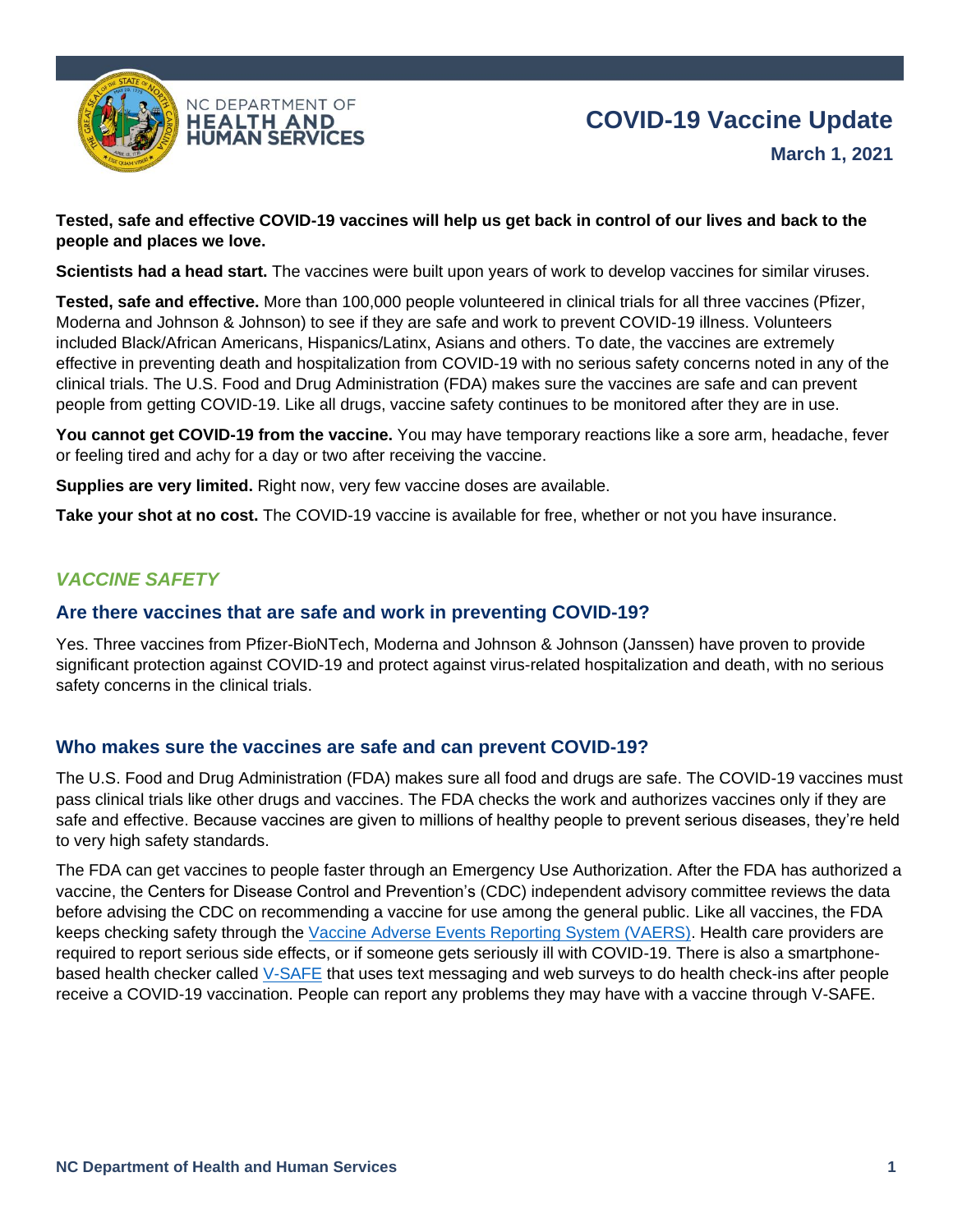# *VACCINE DEVELOPMENT AND AUTHORIZATION*

# **What is an Emergency Use Authorization (EUA)?**

An Emergency Use Authorization (EUA) allows the FDA to get a safe COVID-19 vaccine to you quickly during a public health emergency. An independent advisory committee makes sure the vaccines are safe and work before issuing an EUA.

- Pfizer applied for an EUA on November 20, 2020, the advisory committee recommended authorization on December 10, 2020, and the EUA was approved on December 11, 2020.
- Moderna applied for an EUA on November 30, 2020, the advisory committee recommended authorization on December 17, 2020, and the **EUA** was approved on December 18, 2020.
- Johnson & Johnson (Janssen) applied for an EUA on February 4, 2021, the advisory committee recommended authorization on February 26<sup>th</sup>, 2021 and the EUA was approved on February 27<sup>th</sup>, 2021.

# **What happens after an EUA is issued?**

The Centers for Disease Control and Prevention's (CDC) Advisory Committee on Immunization Practices (ACIP) decides who should be vaccinated to make sure the vaccine is safe and works for those who get it.

# **How do the vaccines work?**

You cannot get COVID-19 from the vaccines. All of the currently authorized vaccines give your body temporary instructions to make a protein. The two-dose vaccines use mRNA technology, while the one-dose vaccine uses DNA technology to provide these instructions. This protein safely teaches your body to make antibodies (germfighting cells) against the COVID-19 virus. These germ-fighting cells are then ready to fight off the real COVID-19 if it ever tries to attack you. Your body naturally breaks down everything in the vaccine. There is no COVID-19 virus in the vaccine, and none of the vaccines can change your DNA.

# **What are the differences between the two-dose vaccines?**

The two-dose vaccines work the same way to prevent people from getting COVID-19. Both vaccines require two doses and both are very effective in preventing someone from getting COVID-19. The clinical trial showed no serious safety concerns.

The vaccines are stored differently. The Moderna vaccine does not need to be stored as cold as the Pfizer vaccine, so more providers will be able to easily use it. While both vaccines require two doses, the time between doses is different. The Moderna vaccine doses are given 4 weeks apart. The Pfizer vaccine doses are given 3 weeks apart. Who can get the vaccine is also different: the Moderna vaccine is authorized for adults aged 18 and older, and the Pfizer vaccine is authorized for people aged 16 and older.

The temporary reactions are similar for both vaccines. Temporary reactions may include a sore arm, headache and feeling tired and achy for a day or two after receiving the vaccine. More people who were in the Moderna clinical trials experienced these temporary reactions. The reactions are more common after the second dose than the first dose. Younger people are more likely to have reactions than older people. Neither vaccine can give you COVID-19.

# **What are the differences between the one-dose and two dose vaccines?**

The two-dose vaccines use mRNA to give your body temporary instructions to make a protein that teaches your body to make antibodies (germ-fighting cells) against the COVID-19 virus. Instead of mRNA, the one-dose vaccine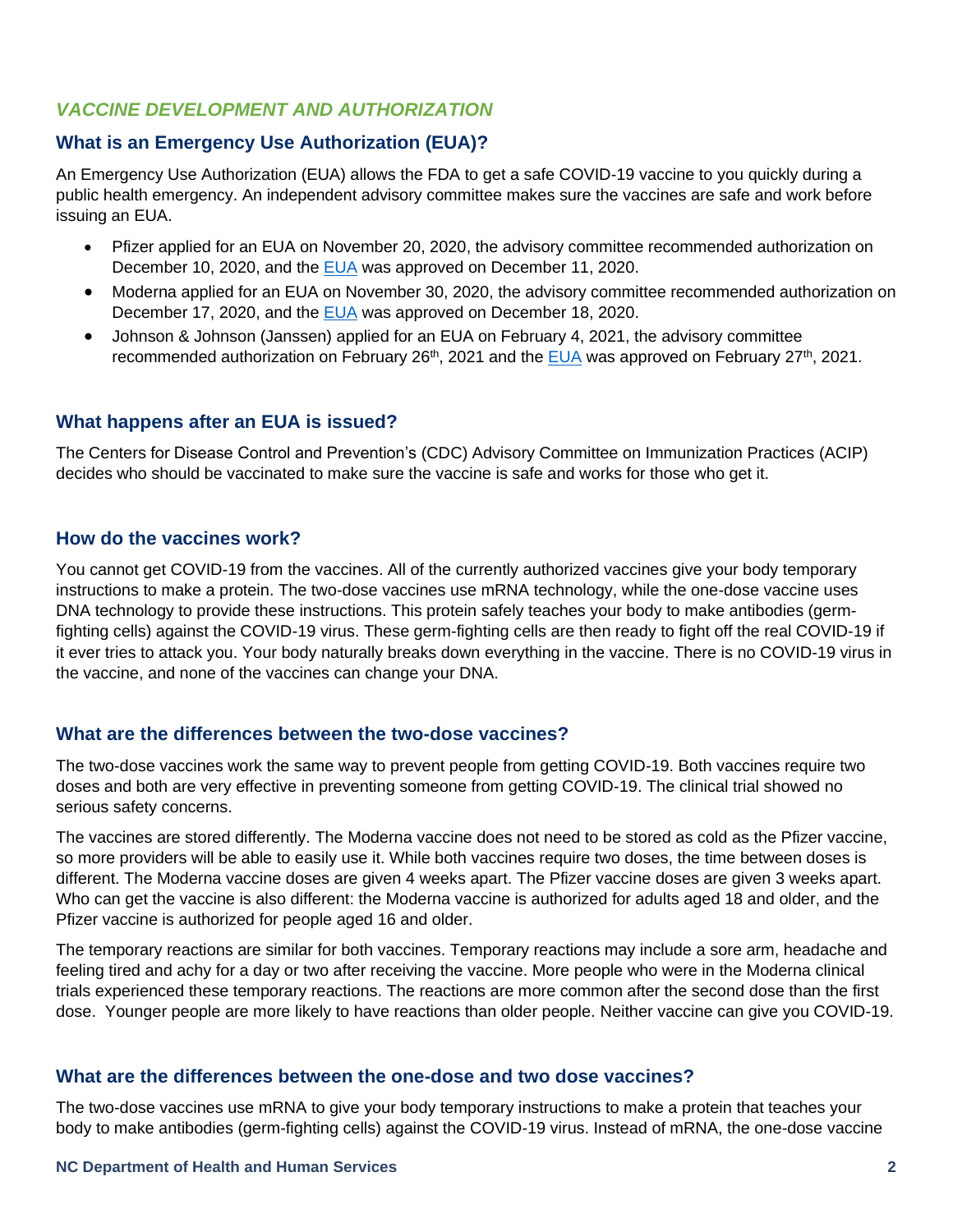(made by Johnson & Johnson/Janssen) uses DNA to give your body the same type of temporary instructions. The DNA is carried into the body on a harmless virus called adenovirus. All the vaccines are very effective in preventing someone from getting COVID-19 and preventing hospitalization and death. The clinical trial showed no serious safety concerns. Your body naturally breaks down everything in the vaccine. There is no COVID-19 virus in the vaccine, and none of the vaccines can change your DNA.

People who receive the one-dose vaccine do not need to return for a second vaccination**.** The temporary reactions are similar among all vaccines, although people receiving the one-dose vaccine may only experience temporary reactions once. Temporary reactions may include a sore arm, headache, fever and feeling tired and achy for a day or two after receiving the vaccine. Younger people are more likely to have reactions than older people. None of the vaccines can give you COVID-19.

Additionally, the one-dose vaccine also can be stored in a regular refrigerator for up to three months.

# **What other COVID-19 vaccines are being developed and considered?**

It is difficult to say when other vaccines will be available. As of February 2021, Phase 3 clinical trials (the last phase) are in progress, being planned or completed in the United States for the following COVID-19 vaccines:

- **AstraZeneca's COVID-19 vaccine**
- **Novavax's COVID-19 vaccine**

You cannot get COVID-19 from any of these vaccines in development. All of the above vaccines teach your body to make antibodies (germ-fighting cells) against the COVID-19 virus. These germ-fighting cells are then ready to fight off the real COVID-19 if it ever tries to attack you.

# **Will I be able to choose which vaccine I get?**

Due to the limited supply of COVID-19 vaccines, we strongly recommend people take the vaccine that is offered to them. All three available vaccines are highly effective in preventing hospitalization and death caused by COVID-19. The Pfizer vaccine is approved for adults over the age of 16, while the Moderna and Johnson & Johnson vaccines are approved for adults 18 and older.

# **Will the vaccine work against new variants of the COVID-19 virus?**

All viruses change over time and these changes (or variants) are expected. Scientists are currently working to learn more about new COVID-19 variants and their effects on vaccines.

We do know that some of the new variants spread more easily, which may lead to more cases of COVID-19. Therefore, it is important to keep practicing the 3Ws: washing your hands, waiting six feet apart and wearing a mask around people you don't live with. More information can be found on the CDC website.

# **How can someone enroll in a clinical trial for a vaccine?**

Over 100 vaccines for COVID-19 are under development and many are in clinical trials that are recruiting participants. People interested in enrolling in a COVID-19 vaccine trial may visit the following website: https://www.coronaviruspreventionnetwork.org/clinical-study-locations/.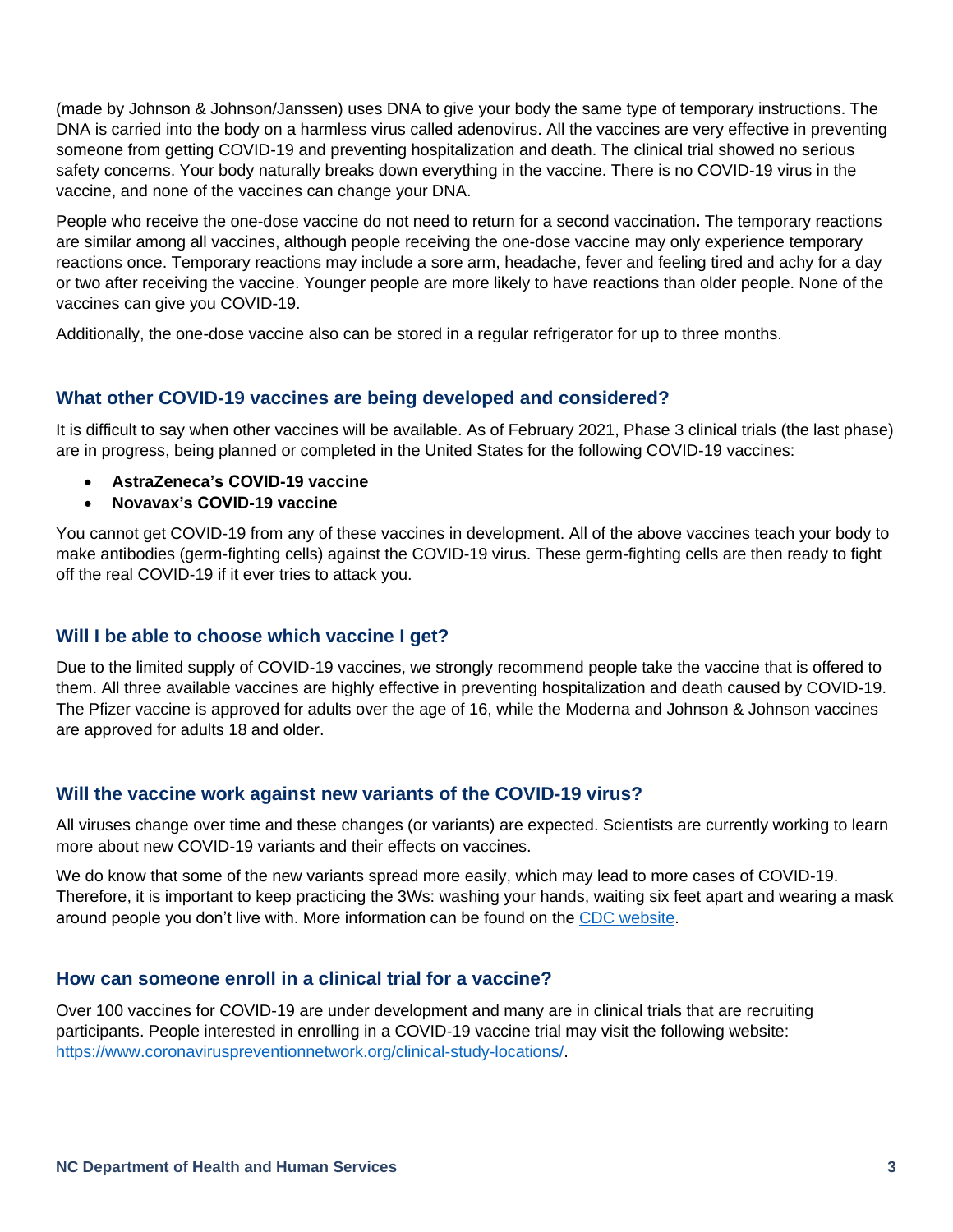# **What are the ingredients in the COVID-19 vaccines?**

All the COVID-19 vaccines give the cells in your body the instructions to make a protein that safely teaches your body how to make antibodies (germ-fighting cells) to fight the real COVID-19. Your body naturally destroys the instructions and gets rid of them. None of the vaccine ingredients remain in your system, nor do they alter any DNA in your body. The three COVID-19 vaccines currently available in the United States do not contain eggs, preservatives, fetal tissue, stem cells, mercury or latex. For a full list of ingredients, please see each vaccine's Fact Sheet for Recipients and Caregivers:

- Pfizer-BioNTech COVID-19 vaccine
- Moderna COVID-19 vaccine
- Johnson & Johnson COVID-19 vaccine

# *VACCINE SHIPPING AND STORAGE*

### **How many vaccines will the state receive?**

States are receiving limited supplies. The federal government decides how many COVID-19 vaccines each state gets based on the state's population of people aged 18 and up.

# **How will the vaccine be shipped?**

The federal government tells states how many vaccines they will get each week. NC DHHS then determines which vaccine providers will receive vaccine doses based on their ability to reach prioritized populations. The manufacturer then ships the vaccines and vaccination supply kits directly to the local vaccine providers in North Carolina.

# **How will the vaccine be stored?**

North Carolina is working closely with providers to safely store vaccines that need ultra-cold storage or frozen storage. Vaccines that need ultra-cold storage will come with packaging and cooling material for places that do not have permanent ultra-cold storage. The state, the manufacturer and the CDC will deliver training on COVID-19 vaccine storage, handling and administration.

# *GETTING VACCINATED*

#### **Who is being vaccinated first?**

To save lives and slow the spread of COVID-19, independent state and federal public health advisory committees recommend first protecting health care workers, people who are at the highest risk of being hospitalized or dying and those at high risk of exposure to COVID-19. We are currently vaccinating people in Group 1 and Group 2 as defined below:

#### **Group 1: Health care workers & Long-Term Care staff and residents**

- Health care workers with in-person patient contact
- Long-term care staff and residents—people in skilled nursing facilities, adult care homes and continuing care retirement communities

Any health care worker with in-person patient contact may now be vaccinated. Hospitals will give vaccines to staff on different days in case they have temporary reactions that may prevent them from working for a day or two. Long-

#### **NC Department of Health and Human Services 4**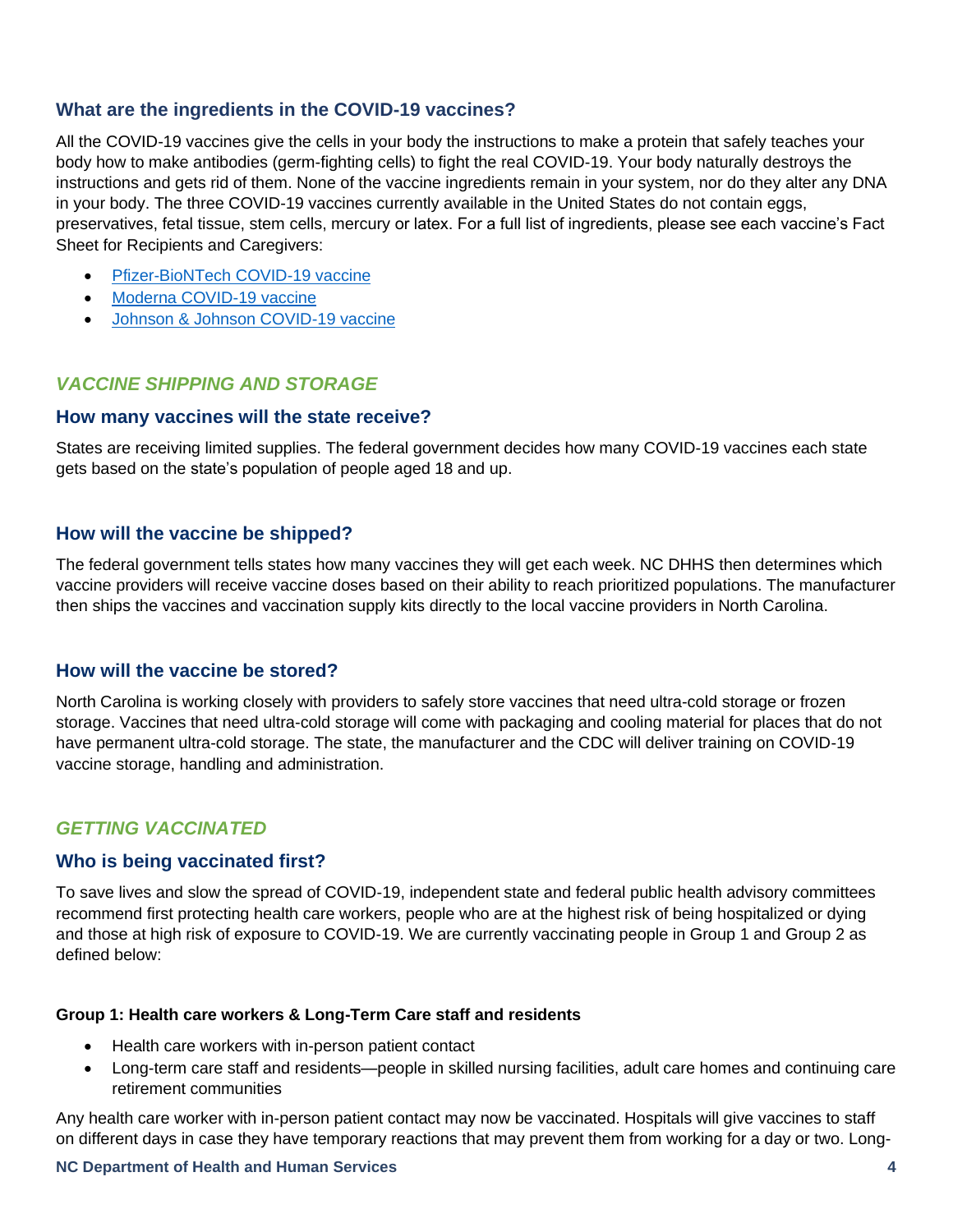term care staff and residents are also one of the first groups who will receive a vaccine. Most vaccinations at nursing homes, adult care homes and other long-term care settings are being managed by the federal government. However, the vaccines used in long-term care will come from North Carolina's supply.

#### **Group 2: Older adults**

• Anyone 65 years or older, regardless of health status or living situation

COVID-19 vaccinations are now available to people 65 and older. All people age 65 and older will be eligible to be vaccinated in this group. People 75 and older are prioritized to be vaccinated first, when possible. There is no requirement to have certain qualifying chronic conditions.

Because vaccine supplies are still limited, anyone eligible for vaccination may have to wait.

As more vaccines become available, vaccinations will be offered to everyone who wants one, including in clinics and drug stores, as well as at vaccination evens in communities.

#### **Group 3: Frontline Essential Workers**

• Frontline essential workers are people who must be in-person at their place of work and work in one of these eight essential sectors: critical manufacturing, education, essential goods, food and agriculture, government and community services, health care and public health, public safety and transportation.

Because vaccine supply is still very limited and the population of frontline essential workers is so large, North Carolina will begin with anyone working in child care or in PreK – 12 schools starting on February 24, 2021. North Carolina will open vaccinations to other frontline essential workers in Group 3 starting on March 3<sup>rd</sup>. Staff who are 65 and older will continue to be eligible to receive vaccine.

### **Learn more about who is in Group 1, Group 2, Group 3,** and **Group 4.**

# **Which chronic conditions put someone at increased risk for severe illness from COVID-19, making them a higher priority for vaccination?**

The CDC defines the chronic medical conditions that put someone at higher risk of severe illness from COVID-19. Currently, the list includes asthma (moderate to severe), cancer, cerebrovascular disease or history of stroke, chronic kidney disease, Chronic Obstructive Pulmonary Disease (COPD), cystic fibrosis, dementia or other neurologic condition, diabetes type 1 or 2, Down Syndrome, serious heart condition (e.g., heart failure, coronary artery disease, cardiomyopathy), hypertension or high blood pressure, immunocompromised state (e.g., weakened immune system from immune deficiencies, HIV, taking chronic steroids or other immune weakening medicines, history of solid organ blood or bone marrow transplant), liver disease (including hepatitis), pulmonary fibrosis, overweight or obesity, pregnancy, sickle cell disease (not including sickle cell trait) or thalassemia, and smoking (current or former). This list of conditions may be updated by the CDC and can be found here.

# **How is North Carolina promoting equity in its vaccination plan?**

NCDHHS has a specific focus on earning trust with historically marginalized populations. Longstanding and continuing racial and ethnic injustices in our health care system contribute to lack of trust in vaccines. The department is partnering with trusted leaders and organizations to provide accurate information about COVID-19 vaccines to all North Carolinians and ensure equitable access to vaccines.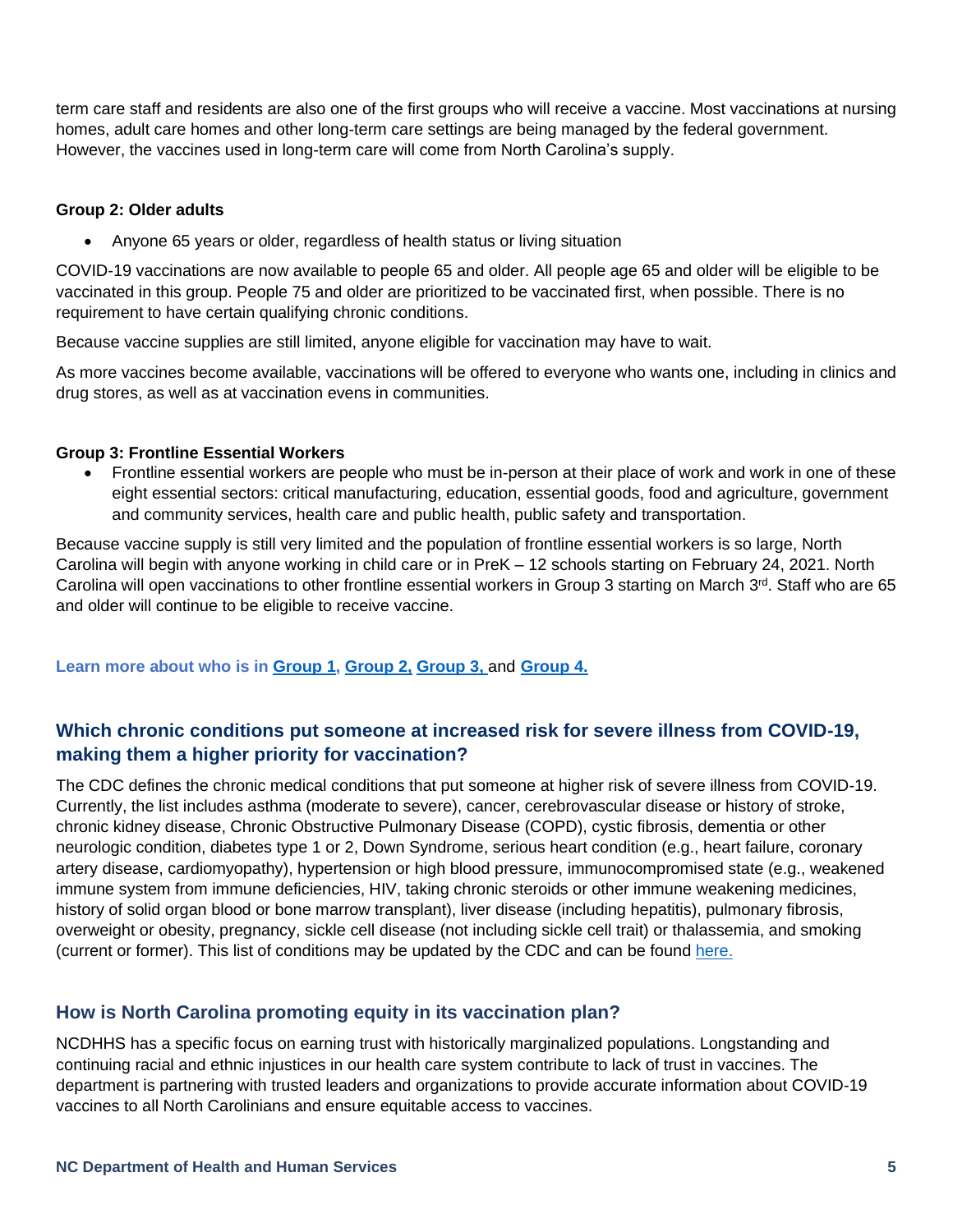It is the responsibility of all vaccine providers to ensure equitable access to vaccines. This will mean taking intentional actions to reach and engage historically marginalized communities, such as partnering with providers who serve such communities to make the vaccine more accessible.

NCDHHS is embedding racial, ethnic, and geographic equity into all aspects of vaccine operations and holding itself and vaccine providers accountable.

# **How will I know when it's my turn to get a vaccine?**

The best way to fight COVID-19 is to start first with vaccines aimed at helping to slow the spread and save lives.

- YourSpotYourShot.nc.gov is updated regularly with information about who can currently get vaccinated.
- Find My Vaccine Group, is an online tool to help people know when they will be eligible to get their vaccine. By answering a few simple questions, Find My Vaccine Group helps you determine which vaccine group you are in and lets you sign up for an email notification when your group is open.

Talk with your health care provider or employer about where your spot is based on your health and job status. How quickly North Carolina moves through each group will depend on the available vaccine supply. Currently, supplies are very limited. We find out the week before how many doses of each vaccine we will receive from the federal government for the following week. This makes it difficult to know when we will move to the next group.

# **Where will I be able to get vaccinated?**

Right now, very few vaccine doses are available. Information on where to take your shot against COVID-19 is available at YourSpotYourShot.nc.gov. If it is your turn, your local health department or hospital can help you get your shot. Vaccination events are also available in some communities.

Find My Spot is an easy-to-use online tool to help individuals find their spot to get a vaccination in NC, including vaccine provider locations and contact information. North Carolinians enter their ZIP code or current location to find nearby vaccine providers. The Find a Vaccine Location tool will be updated regularly. Users should contact vaccine providers directly to see if they have vaccines and schedule appointments.

Because supplies are very limited, you may have to wait even if your group is eligible. Most doctors cannot provide vaccinations in their offices. As vaccines become more widely available, vaccinations will be offered to everyone who wants one in clinics and pharmacies, as well as vaccination events in communities. We will continue to expand the available sites so that people have a spot where they can easily get their vaccine.

When it's your turn, you can get your shot from any local health department in the state, no matter where you live. Be sure to schedule your vaccine appointment through a legitimate provider listed on Find My Spot. North Carolina Attorney General Josh Stein offers tips on how to avoid vaccine scams.

# **Do I need to be registered before I can get vaccinated?**

Everyone who is vaccinated will be registered so that vaccine providers know who has been vaccinated and with which vaccine to make sure people get the second dose of the same vaccine at the right time. Most people vaccinated in North Carolina will be registered in COVID-19 Vaccine Management System (CVMS). Vaccine providers can register people in CVMS before their appointment. This pre-registration will send an email to the individual with online questions to complete before their vaccine appointment. Vaccine providers can also register people by phone or when they arrive in-person for their vaccine appointment. If the vaccine provider registers the individual, an email address is not required. Pharmacies such as CVS and Walgreens doing vaccinations in longterm care facilities do not use CVMS to register patients before giving vaccines. These pharmacies will use their own systems for long-term care facilities.

#### **NC Department of Health and Human Services 6**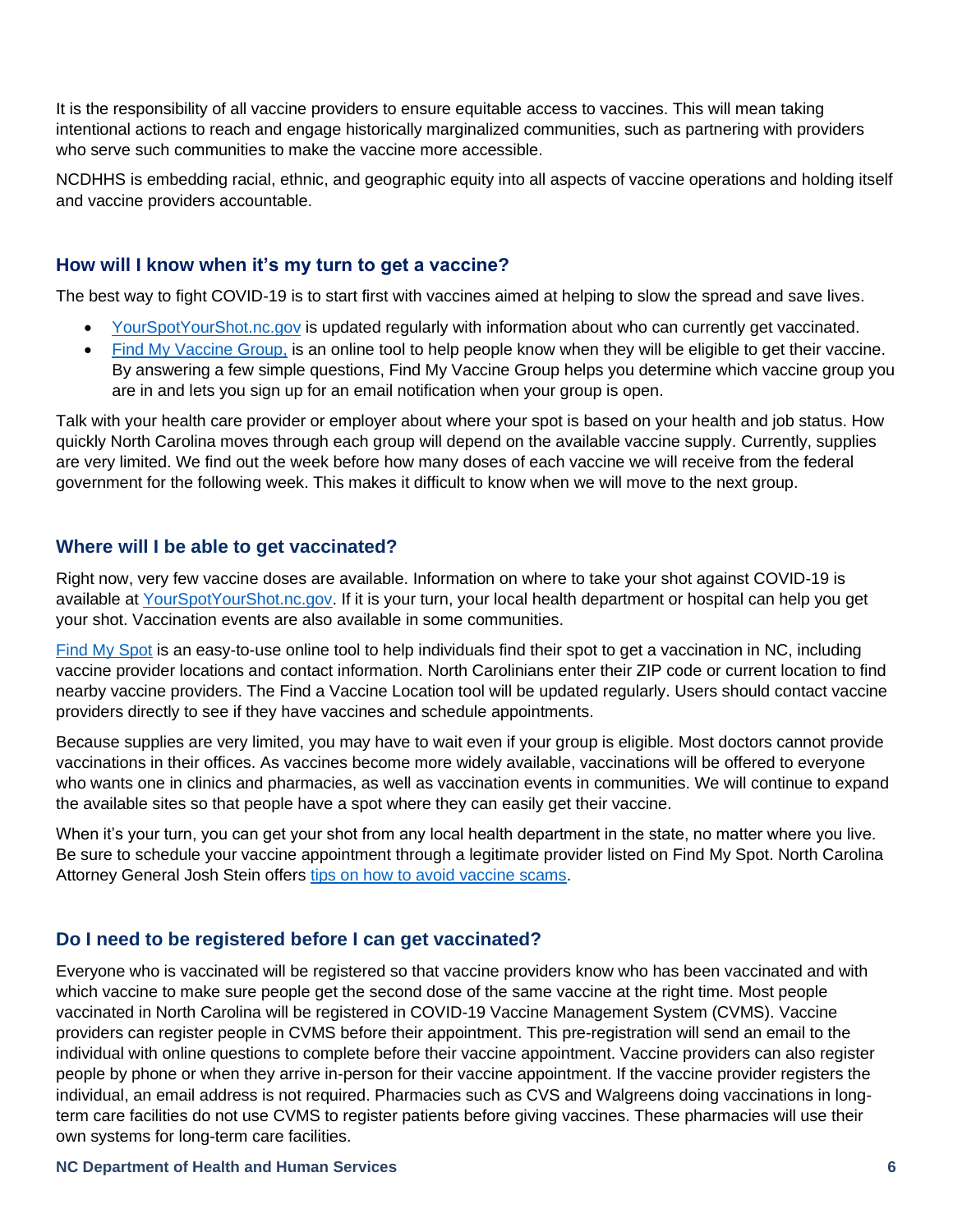### **Will I need to sign a consent form to get vaccinated?**

You can provide verbal consent. Written consent is not generally required, but some providers may require or request written consent.

#### **Does the state require or mandate vaccination?**

No. North Carolina has no plan to require people to be vaccinated against COVID-19. It is possible that some employers or schools will require vaccines for their employees or students.

#### **What kind of identification will be required to be vaccinated?**

North Carolina does not require a government-issued identification card, like a driver's license, to be vaccinated. Some vaccine providers may ask for a way to confirm your identity (name, date of birth) to make sure they are vaccinating the right person, so it is important to bring an item with your name on it (utility bill, faith ID, passport, matrícula consular, credit union member card, etc.). Vaccine providers should not withhold vaccinations or appointments for vaccinations because you cannot present identification.

# **Can Non-US Citizens get the vaccine?**

The COVID-19 vaccine will be available to everyone for free, whether or not they have health insurance and regardless of their immigration status. Information is kept confidential and won't be shared with ICE for immigration enforcement. Getting the vaccine does not have a negative impact on people's chances of adjusting their immigration status. The Department of Homeland Security released a statement on equal access to COVID-19 vaccines and vaccine distribution sites (read more).

#### **Can you get a vaccine in a county you don't live in?**

Yes. To protect the health of North Carolinians and promote equity in vaccine distribution, people who spend significant time in North Carolina and are able to spread the virus in North Carolina should be vaccinated when and where they have access to vaccine. Vaccine providers should vaccinate North Carolinians no matter what county they live in.

#### **How much will the vaccines cost?**

There is no cost. They are free to everyone, even if you don't have health insurance. The federal government is covering the cost. Administration fees will also be covered for those who are uninsured and should be covered by all health insurance companies. No vaccine provider should be charging anyone to receive the vaccine. Patients who get the vaccine while having an appointment for another reason, such as a medical check-up, may be charged for the check-up depending on their insurance. Providers administering the vaccine to people without health insurance or whose insurance does not provide coverage of the vaccine can request reimbursement for the administration of the COVID-19 vaccine through the Provider Relief Fund, see https://www.hrsa.gov/CovidUninsuredClaim.

#### **Are there side effects from the vaccines?**

No serious side effects were reported in clinical trials. Temporary reactions after receiving the vaccine may include a sore arm, headache or feeling tired and achy for a day or two and in some cases, fever. These temporary reactions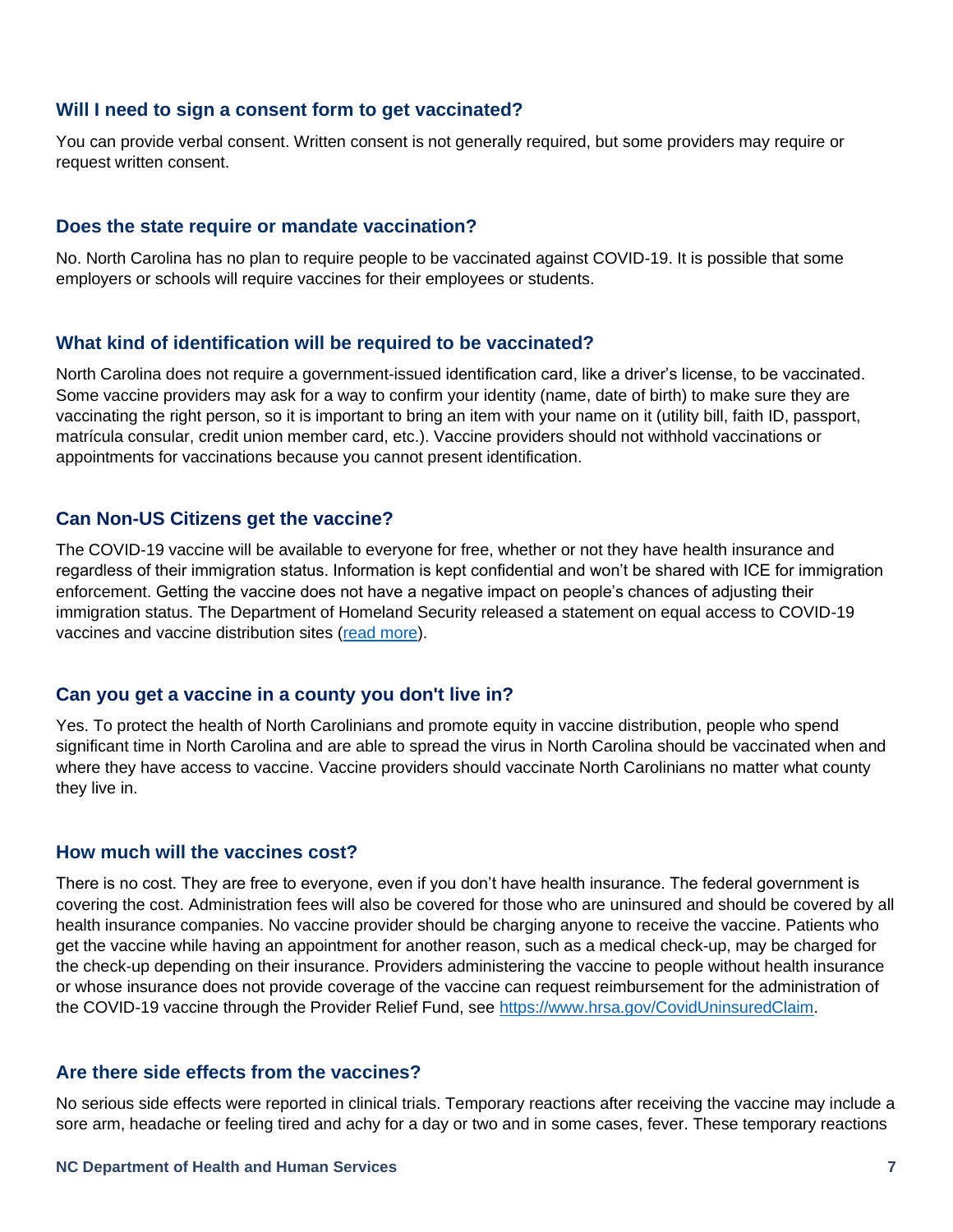were more common after the second dose in a two-dose vaccine. In most cases, these temporary reactions are normal, which are good signs that your body is building protection. You can take medicines like Tylenol or ibuprofen to help with these temporary reactions after receiving your shot. While extremely rare, there have been a few cases of severe allergic reaction to the Pfizer vaccine outside of the clinical trials, and vaccine providers are prepared with medicines if they need to treat these rare allergic reactions.

# **What do we know about the vaccine's long-term safety?**

Since the vaccine trials began in the summer of 2020, we have months, not years, of follow-up data. Fortunately, we have decades of vaccine safety data from other vaccines and we know that long-term side effects are quite rare. The CDC is actively collecting safety data via the Vaccine Adverse Event Reporting System, which has been tracking safety on all vaccines since 1990. Learn more about all the ways that vaccine safety is being monitored here.

### **What is the risk of an allergic reaction from the vaccine?**

People who have had severe allergic reactions, also called anaphylaxis, to any ingredient in the Pfizer, Moderna or Johnson & Johnson vaccines should not receive that vaccine. People who have had this type of severe allergic reaction to any vaccine or treatment that is injected should talk with their health care provider about the risks and benefits of vaccination. People with allergies to foods, animals, environmental triggers (such as pollen), latex, or medications taken by mouth or who have family members with past severe allergic reactions, can be vaccinated with any of the COVID-19 vaccines. Severe allergic reactions to the vaccines have been very rare and mostly occurred in people who have had previous severe allergic reactions.

Vaccine providers will watch patients for 15-30 minutes after vaccination to ensure the patient's safety. Additional information can be found here for the Pfizer and Moderna vaccines.

# **How do I report an adverse reaction caused by the COVID-19 vaccine?**

CDC and FDA encourage the public to report possible side effects (called adverse events) to the Vaccine Adverse Event Reporting System (VAERS). This national system collects data to look for adverse events that are unexpected, appear to happen more often than expected or have unusual patterns of occurrence. Reports to VAERS help the CDC monitor the safety of vaccines. Safety is a top priority.

The CDC is also implementing a new smartphone-based tool called v-safe to check-in on people's health after they receive a COVID-19 vaccine. When you receive your vaccine, you should also receive a v-safe information sheet telling you how to enroll in v-safe. If you enroll, you will receive regular text messages directing you to surveys where you can report any problems or adverse reactions you have after receiving a COVID-19 vaccine.

### **What temporary reactions from the vaccine should be reported to a doctor?**

In most cases, temporary reactions are normal and good signs that your body is building protection. You can talk to your health care provider about ways to help with these temporary reactions, such as drinking lots of fluids, placing a cool washcloth on your forehead or taking over-the-counter medicine, such as ibuprofen or Tylenol.

If you have a history of allergic reactions to any vaccine or treatment that is injected, you should talk with your health care provider about the risks and benefits of vaccination before getting the shot. Although very rare, if you experience a severe allergic reaction to the vaccine seek immediate medical care by calling 911. Signs of a severe allergic reaction can include difficulty breathing, swelling of your face and throat, a fast heartbeat, a bad rash all over your body and dizziness and weakness.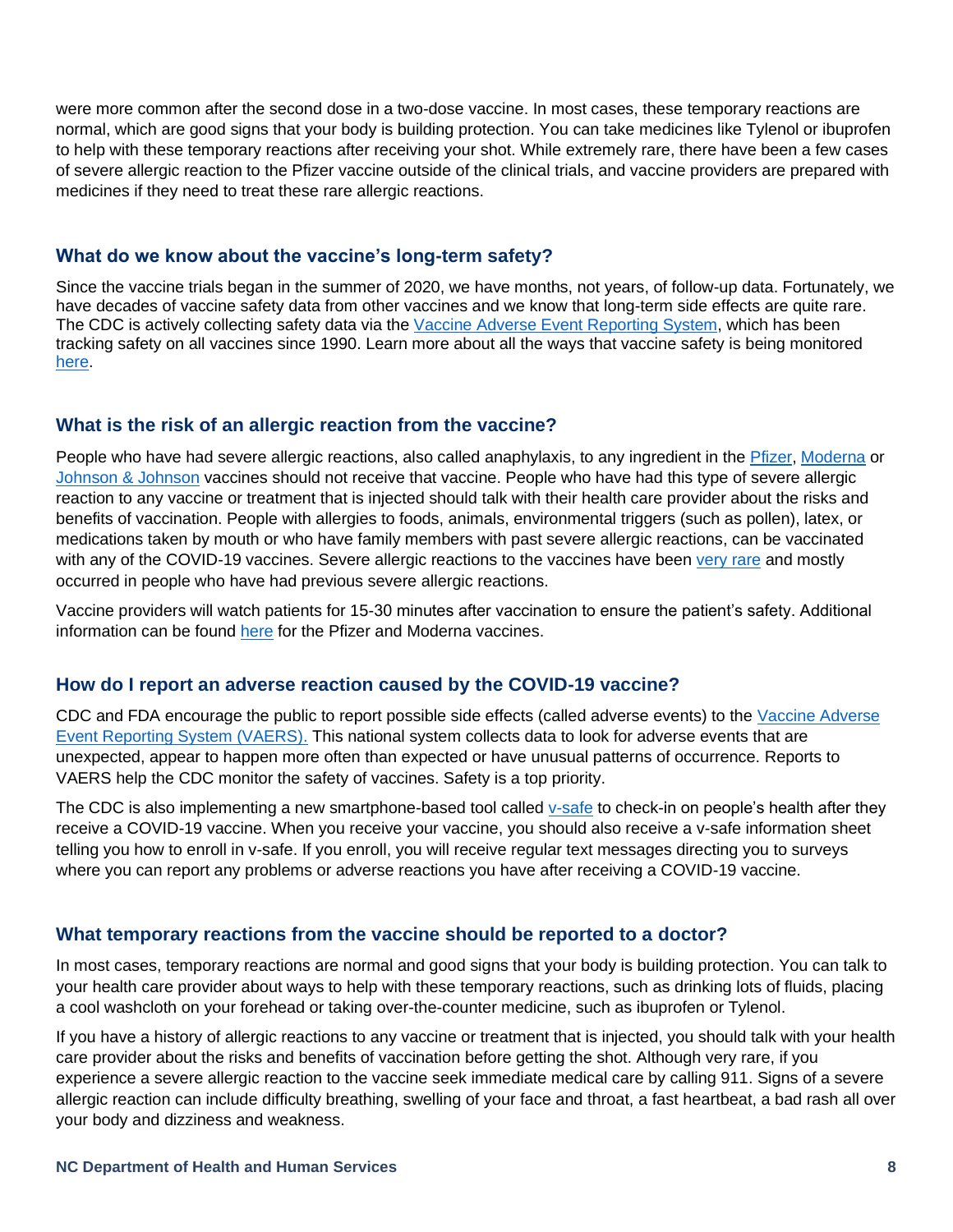Also contact your doctor if any redness or tenderness where you got the shot increases after 24 hours or if your temporary reactions are worrying you or do not seem to be going away after a few days.

# **Can I get the COVID-19 vaccine if I just got another vaccine for something else?**

Wait at least 14 days before getting any other vaccine, including a flu or shingles vaccine, if you get your COVID-19 vaccine first. If you get another vaccine first, wait at least 14 days before getting your COVID-19 vaccine.

# **Why are two vaccine shots necessary for some vaccines?**

The Pfizer and Moderna vaccines require two shots a set number of days apart. You need two doses to build up strong immunity against COVID-19. The goal of the first vaccine dose is to "prime" the immune response, which means that it gets your body ready to have the best protection. The second dose "boosts" the immune response to be fully protected. The second shot will come about 3-4 weeks after the first. It is important to get two doses of the same vaccine.

While other countries may take a different approach to vaccinations, the FDA and CDC continue to recommend that everyone get two shots. Currently there is not enough data to suggest that one shot offers enough protection against COVID-19. With two shots, both the Pfizer and Moderna vaccine are 95% effective in preventing COVID-19.

Additional COVID-19 vaccines are in Phase 3 clinical trials. Learn more about the different COVID-19 vaccines.

# **If two shots are necessary for some vaccines, how will people know when to get their second shot?**

North Carolina will use a secure data system called the COVID-19 Vaccine Management System (CVMS) to make sure you are safe and get your second shot at the right time. When a person gets the first shot, they get information on when to come back for the second and they are asked to make a second appointment. People will also be given a card with information about which vaccine they got for their first dose and the date of that shot. Keep the card in a safe spot and take a picture of it just in case it gets misplaced. People will receive an email notification with a reminder for the second shot. Individuals who choose to use v-safe, a CDC tool to provide personalized health check-ins after their shot, will receive text reminders for their second dose. The provider who gave the vaccine may also help with reminders for the second shot. State and federal privacy laws make sure none of your private information will be shared. The shot you take and when you need the second is confidential health information that is carefully managed to protect your privacy.

# **What happens if you don't get your second dose on the right day?**

You should get the second vaccine dose as close to the recommended time as possible—3 weeks for Pfizer-BioNTech or 4 weeks for Moderna. Both Pfizer-BioNTech and Moderna COVID-19 vaccines may be scheduled up to 6 weeks (42 days) after the first dose. If you do not get your second dose within 6 weeks, you do not need to start again at the first dose. If you do not get your second dose at the recommended time, you should still get it. The vaccine can be given up to four days early and still work. If you get the second dose too early, you should not get another dose.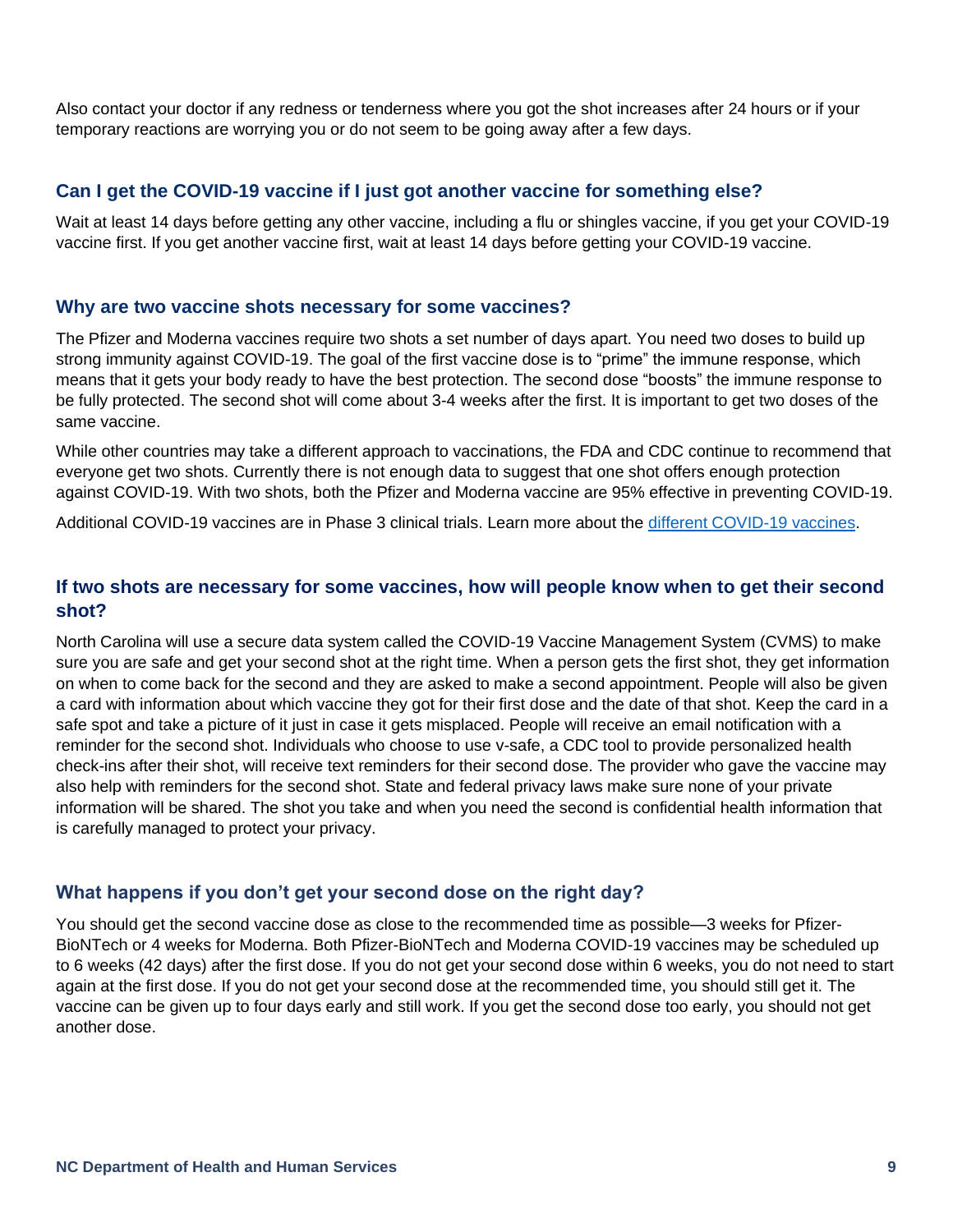# **What can I do to protect myself from COVID-19 while I am waiting to be vaccinated?**

North Carolinians should continue to practice the 3Ws - wear a mask, wait 6 feet apart and wash your hands - while they wait to get vaccinated and after they have been vaccinated to continue to slow the spread of COVID-19.

# **Why do I need to get a vaccine if I can practice other things like social distancing to prevent the COVID-19 virus from spreading?**

Vaccines work to prepare your body to fight the virus if you are exposed to it. Other steps, like the 3Ws - wear a mask, wait 6 feet apart and wash your hands - help reduce your chance of being exposed to the virus or spreading it to others. Getting the COVID-19 vaccine and following the 3Ws is everyone's best protection from getting and spreading COVID-19.

# *AFTER GETTING VACCINATED*

# **Will people be provided with documentation that they have had the vaccine?**

Yes. You should receive a vaccination card that tells you what COVID-19 vaccine you received, the date you received it, and where you received it. People with access to email will also receive an email with proof of vaccination.

# **How long does it take for the vaccine to work?**

For two-dose vaccines, the vaccines provide their full protection from COVID-19 two weeks after receiving the second dose. For the one-dose vaccine, the vaccine provides full protection from COVID-19 four weeks after receiving the vaccine.

# **Will the vaccine affect testing for possible COVID-19 infection?**

Getting a COVID-19 vaccine will not affect the most common tests used to test for the COVID-19 virus, which are called PCR or antigen tests. The vaccines do not affect these test results because there is no virus in the vaccines. However, you may test positive for the antibody test because of the immune response to the vaccine.

# **Will people who have been vaccinated still need to wear a mask and avoid close contact with others?**

Yes. The CDC says everyone should keep wearing a mask, waiting apart and washing hands often, until the country begins to get ahead of the pandemic. Receiving the COVID-19 shot and following the 3 Ws is everyone's best protection from getting and spreading COVID-19.

# **Will people who have been vaccinated still need to be quarantined?**

People who are vaccinated do not have to quarantine after an exposure to someone with COVID-19 if they meet all of the following criteria:

- Are fully vaccinated (i.e., at least 2 weeks after getting their second dose in a 2-dose series)
- Are within 3 months after getting their second dose of the vaccine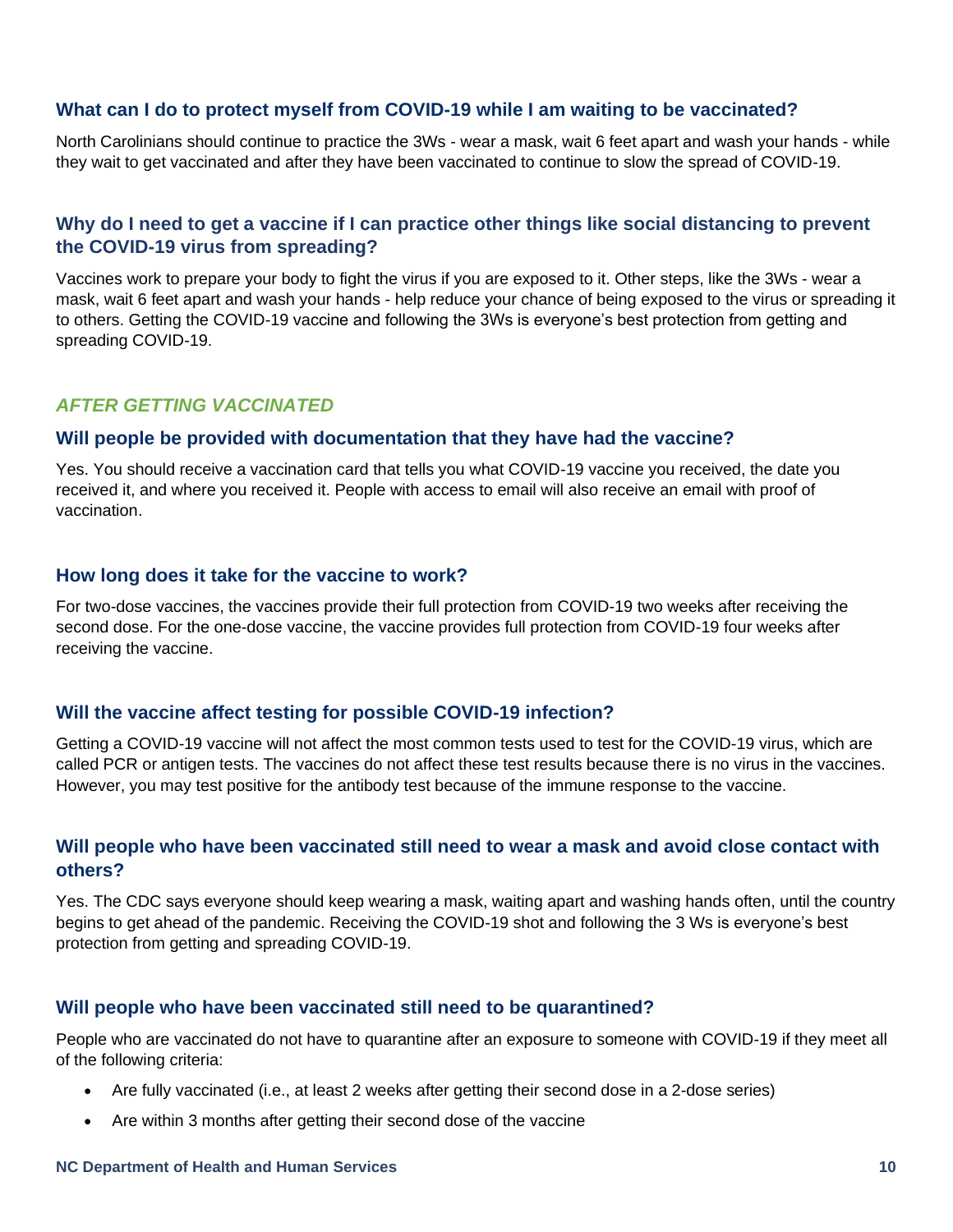• Have had no symptoms from when they were exposed to someone with COVID-19

More information can be found from the CDC here. Scientists are still learning how long people are protected after vaccination. The CDC guidance states that people do not need to quarantine if exposed within 3 months after vaccination, but this timeframe is likely to change as we learn more.

### **What should you do after you have been vaccinated?**

Continue practicing the 3 Ws—wearing a mask, waiting 6 feet apart, washing your hands—as well as limiting gatherings. The vaccine does not provide full protection until two weeks after the second dose. The vaccine is very effective to prevent becoming ill from COVID-19, though scientists are still studying how often vaccinated individuals can become infected with the COVID-19 virus or pass the virus to others. Vaccinated people need to still think of themselves as potential virus spreaders.

Share your positive vaccine experience with others! Show people that you trust the safety and effectiveness of the vaccines. This tip sheet can help you create and share your own video to promote vaccination: files.nc.gov/covid/documents/vaccines/NC-Vaccine-Selfie-Video-Tip-Sheet.pdf

# **For how long will the vaccine protect me from COVID-19?**

Since the clinical trials ended recently, we know that the vaccines can protect people from COVID-19 illness for at least two months. We'll know even more about how long the immunity from the vaccines lasts as people have been vaccinated for a longer period of time. With additional data, we will know if COVID-19 vaccines will need to be given yearly, like the flu shot.

# **What percentage of the population needs to be vaccinated to have herd immunity?**

Herd immunity means that enough people in a community are protected from getting a disease because they've already had the disease, or they've been vaccinated. Herd immunity makes it hard for the disease to spread from person to person, and it even protects those who cannot be vaccinated. The percentage of people who need to have protection in order to achieve herd immunity varies by disease. CDC and other experts are studying herd immunity for COVID-19 and will provide more information as it is available.

# *SPECIAL POPULATIONS*

#### **Are children able to get the vaccine?**

Children will not receive vaccines until clinical trials are completed to ensure the vaccines are safe and work to prevent COVID-19 illness in children. The Pfizer vaccine can be given to teenagers aged 16 and up. Some vaccines are being studied in children aged 12 and over in the United States.

# **How will staff and residents in long-term care facilities be vaccinated?**

The federal government manages most vaccinations for staff and residents of long-term care facilities. Long-term care facilities include skilled nursing facilities, adult care homes and continuing care retirement communities. The federal government has created the Pharmacy Partnership for Long-Term Care Program with CVS and Walgreens to work with long-term care facilities to give vaccinations. They are currently vaccinating staff and residents.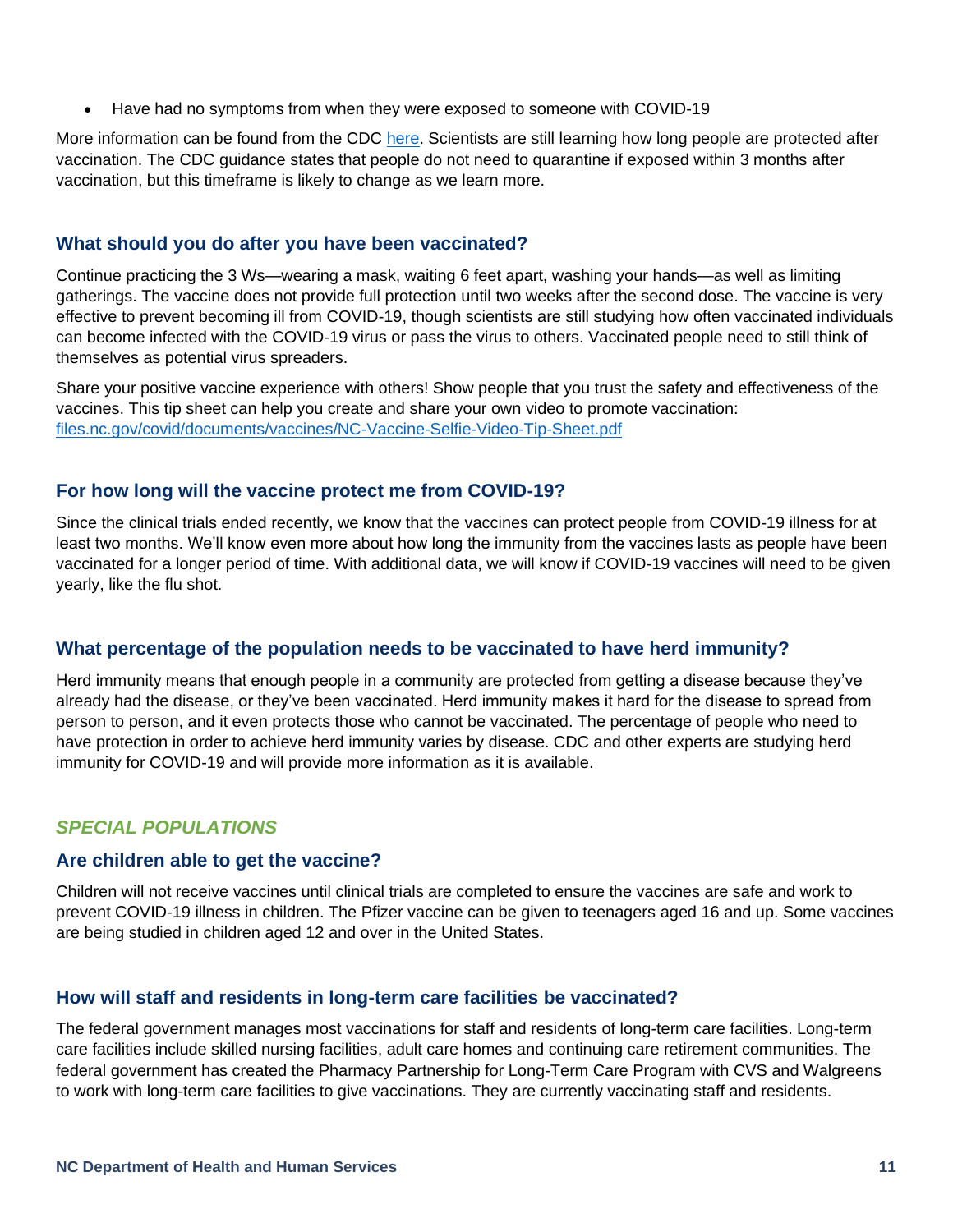# **Should pregnant women be vaccinated?**

Pregnant and breastfeeding women may choose to receive the Pfizer, Moderna or Johnson & Johnson COVID-19 vaccines. Pregnant women can talk with their doctors before making the choice. You do not need to take a pregnancy test before you get your vaccine. Women who are breastfeeding may also choose to get vaccinated. The vaccine is not thought to be a risk to a baby who is breastfeeding. Additional information can be found here for the Pfizer and Moderna vaccines.

### **Do people who have had COVID-19 still need to be vaccinated?**

Yes. The vaccine works to protect you against a future infection. You don't need a COVID-19 test before vaccination. It is safe to get vaccinated with the Pfizer or Moderna vaccine if you have been infected in the past. If you were treated for COVID-19 symptoms with monoclonal antibodies or convalescent plasma, you should wait 90 days before getting a COVID-19 vaccine. Talk to your doctor if you are unsure what treatments you received or if you have more questions about getting a COVID-19 vaccine. Additional information can be found here for the Pfizer and Moderna vaccines.

#### **Should I get vaccinated against COVID-19 if I am currently sick with COVID-19?**

No. People who are actively sick with COVID-19 should wait until they have recovered and can no longer spread the virus before getting their vaccine. This guidance also applies to people who get COVID-19 between their first and second dose of a two-dose vaccine. For two-dose vaccines, the second dose can be given up to 6 weeks after the first dose and still be very effective, so do not worry if you have to reschedule your appointment for a later date. Once you have recovered, it is safe to get vaccinated with any COVID-19 vaccine if you have been infected in the past.

# *VACCINE DATA*

#### **How will the state know who has been vaccinated?**

North Carolina will use the COVID-19 Vaccine Management System (CVMS), a free, secure, web-based system accessible to all providers who give COVID-19 vaccinations. It helps vaccine providers know who has been vaccinated and with which vaccine to make sure people get the second dose of the same vaccine at the right time. It also allows the state to manage vaccine supply. Pharmacies, such as CVS and Walgreens, doing vaccinations in long-term care facilities will not use CVMS to give and manage vaccines. These pharmacies will use their own systems for long-term care facilities.

#### **What data is the state collecting and how will it be shared?**

Information about your COVID-19 vaccination is carefully managed to protect your privacy. Your immunization information will not be shared except in accordance with state and federal law. NC CVMS is a system that enables the collection of immunization information for health and safety reasons. The immunization information collected for NC CVMS is similar to the information that is required when you go to the doctor's office or a pharmacy for a vaccination, including your name, address, date of birth, location where vaccine was given, when the vaccine was given, person who administered the vaccine, information about the specific vaccine vial (expiration date, vaccine identifier number, etc.) and how the vaccine was given (e.g., in the muscle of the right arm). NC CVMS also collects information about race and ethnicity, which is necessary to support efforts for equitable vaccine distribution in NC. To meet federal requirements established by the U.S. Centers for Disease Control and Prevention (CDC) and in accordance with NC state law, NC does not submit any identifiable information to CDC. Instead of the CDC

#### **NC Department of Health and Human Services 12**